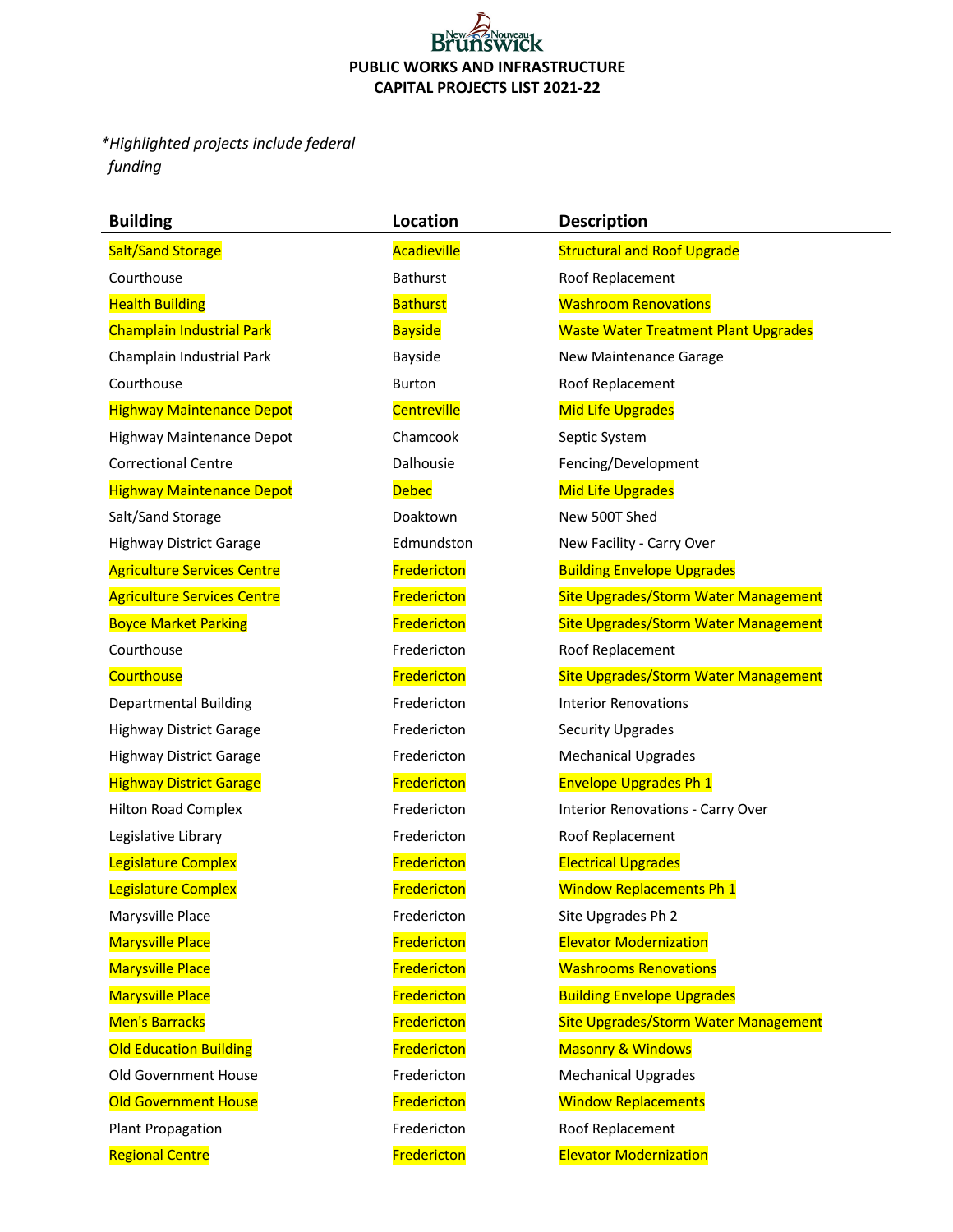## **PUBLIC WORKS AND INFRASTRUCTURE CAPITAL PROJECTS LIST 2021-22**

Ste Anne Community Centre **Fredericton** Fredericton Roof Replacement

Highway Maintenance Depot **Gagetown** Gagetown Mid Life Upgrades Salt/Sand Storage The Holmesville New 500T Shed Highway Maintenance Depot McKee's Mills Waste Oil System Highway District Garage Miramichi Miramichi Number overhead Doors Highway Maintenance Depot Nash Creek New Facility Salt/Sand Storage Neguac New 500T Shed Salt/Sand Storage The Petitcodiac New 500T Shed

Soils Lab **Fredericton** Mechanical Upgrades Victoria Health Centre **Fredericton** Fredericton **Generator Replacement** 

**Building Construction Location Description** VMA Repair Facility **Fredericton** Envelope/Site Upgrades Salt/Sand Storage Salt/Sand Structural and Roof Upgrade CCNB Grand Falls Mechanical Upgrades Salt/Sand Storage **Grand Manan** Grand Manan Structural and Roof Upgrade Highway Maintenance Depot **Hampton** Hampton Mid Life Upgrades Highway Maintenance Depot **Hanwell** Hanwell Mid Life Upgrades Salt/Sand Storage **Indian Mountain** Structural and Roof Upgrade Highway Maintenance Depot National Loch Lomond Mid Life Upgrades Correctional Centre **Matawaska** Madawaska Mechanical Upgrades Highway Maintenance Depot Minto Minto Roof Replacement Highway District Garage Moncton Moncton Envelope Upgrades Highway Maintenance Depot Neguac Neguac Mid Life Upgrades Highway Maintenance Depot Nigadoo New Facility & Salt/Sand Arches Highway Maintenance Depot **Paquetville** Mid Life Upgrades Highway Maintenance Depot **Petitcodiac** Mid Life Upgrades VMA Repair Facility **No. 2018** Renforth Electrical Upgrades VMA Repair Facility **Rexton** Rexton Mechanical Upgrades Highway Maintenance Depot **Riverside-Albert** Mid Life Upgrades Correctional Centre The Saint John Mid Life Upgrades Ph 1 **Correctional Centre Community Correctional Centre Control Centre Constructs** Saint John New Admissions Area Courthouse **Saint John Mechanical Upgrades** Saint John Mechanical Upgrades Lab Building **Saint John Elevator Modernization** Cab Building **Provincial Building Community Communist Communist Communist Communist Communist Communist Communist Communist Communist Communist Communist Communist Communist Communist Communist Communist Communist Communist Communist C** Highway Maintenance Depot **Shediac** Shediac Mid Life Upgrades Provincial Building The Roof Replacement Control of St. Stephen Roof Replacement Highway Maintenance Depot Sunny Corner Roof Replacement VMA Repair Facility **Sussex** Sussex Site/Environmental Upgrades Highway Maintenance Depot Moodman's Point Mid Life Upgrades